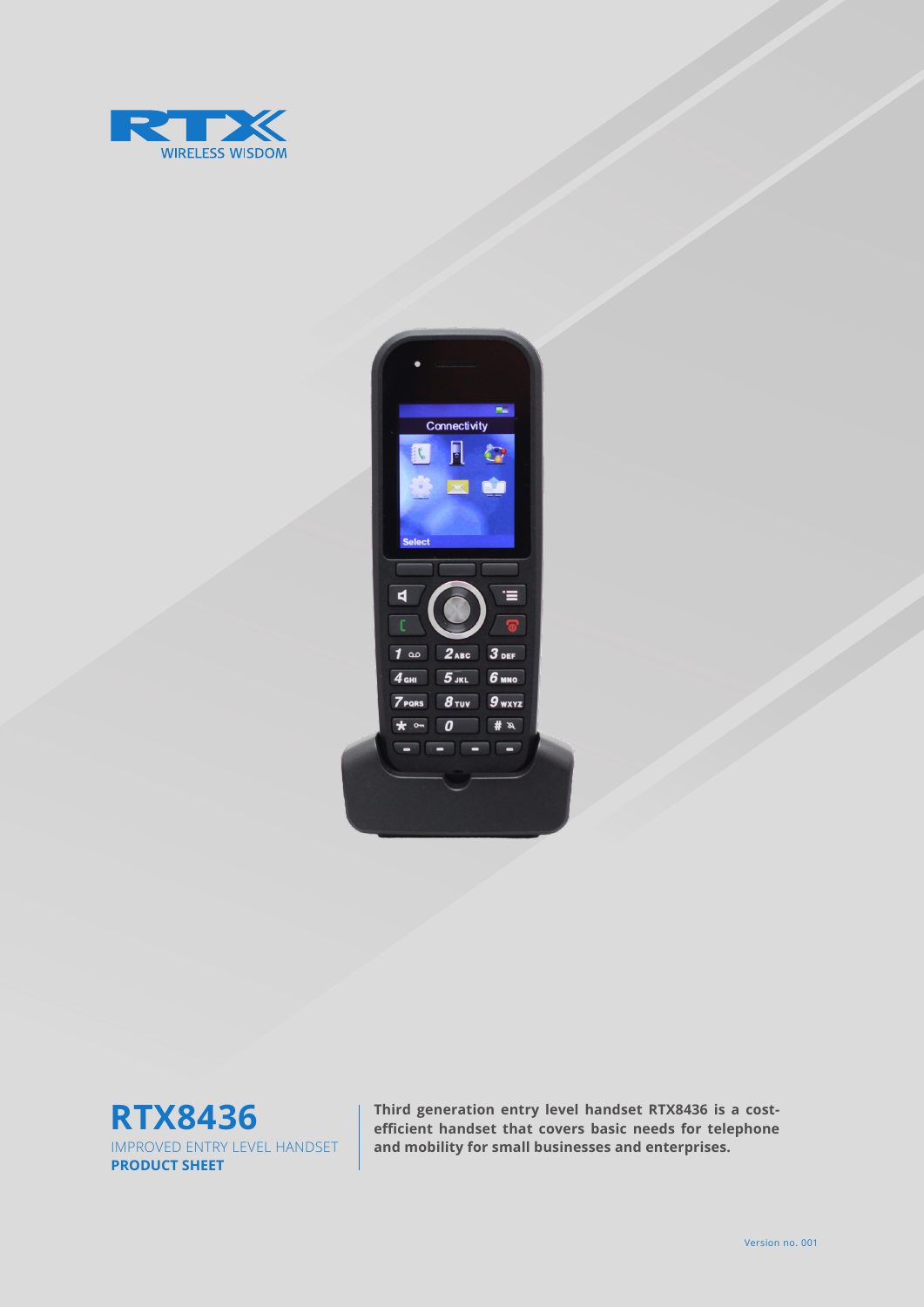### **RTX8436 ENTRY LEVEL HANDSET**

#### WHEN CLEAR AND TIMELY COMMUNICATION MATTER

Having clear and timely communication often makes the difference between good or bad service giving to colleagues and/or customers in several industries. At RTX, we design, develop, and manufacture wireless IP telephony products and sub-systems used in communications systems for professional use. With over 25 years of DECT experience, we have gained the expertise to deliver products with outstanding audio quality and much wider range compared to other solutions in the market.

We offer the RTX8436 handset - a third generation entry level handset designed for professional use with a rugged design, bigger display, and longer standby and talk time - a perfect fit for users in small businesses and enterprises, such as offices and retail stores.



*Figure 1: RTX8436 handset in charger*

### IMPROVED FEATURES

With the RTX8436 handset, you gain several useful improvements. Physically, it has a bigger display (2" TFT display) which improves the visibility on functions and actions. Furthermore, it comes with a belt-clip which makes it easy for you to have it on you while performing other tasks.

The handset comes with a Li-ion battery pack (1100 mAh Li-ion) which has improved the talk time to 22 hours and the standby time to 350 hours – this provides great flexibility and allows you to bring it away from the base for your entire workday. Furthermore, it can store 50 call logs for you to react on missed calls and provide the needed service.

#### PART OF A COMPLETE SOLUTION

The RTX8436 is compatible with the RTX9431 singlecell DECT solution, as well as the RTX8663 multicell DECT solution. Being compatible makes it a flexible handset that fits the need for larger range without compromising on voice quality, availability, and security.

In a complete solution, it is possible to connect 20 handsets to 12 repeaters and 2 base stations, as well as connecting headsets to achieve even more mobility. By combining several devices into one system, the range extends, and it is possible to support up to 20 calls per system.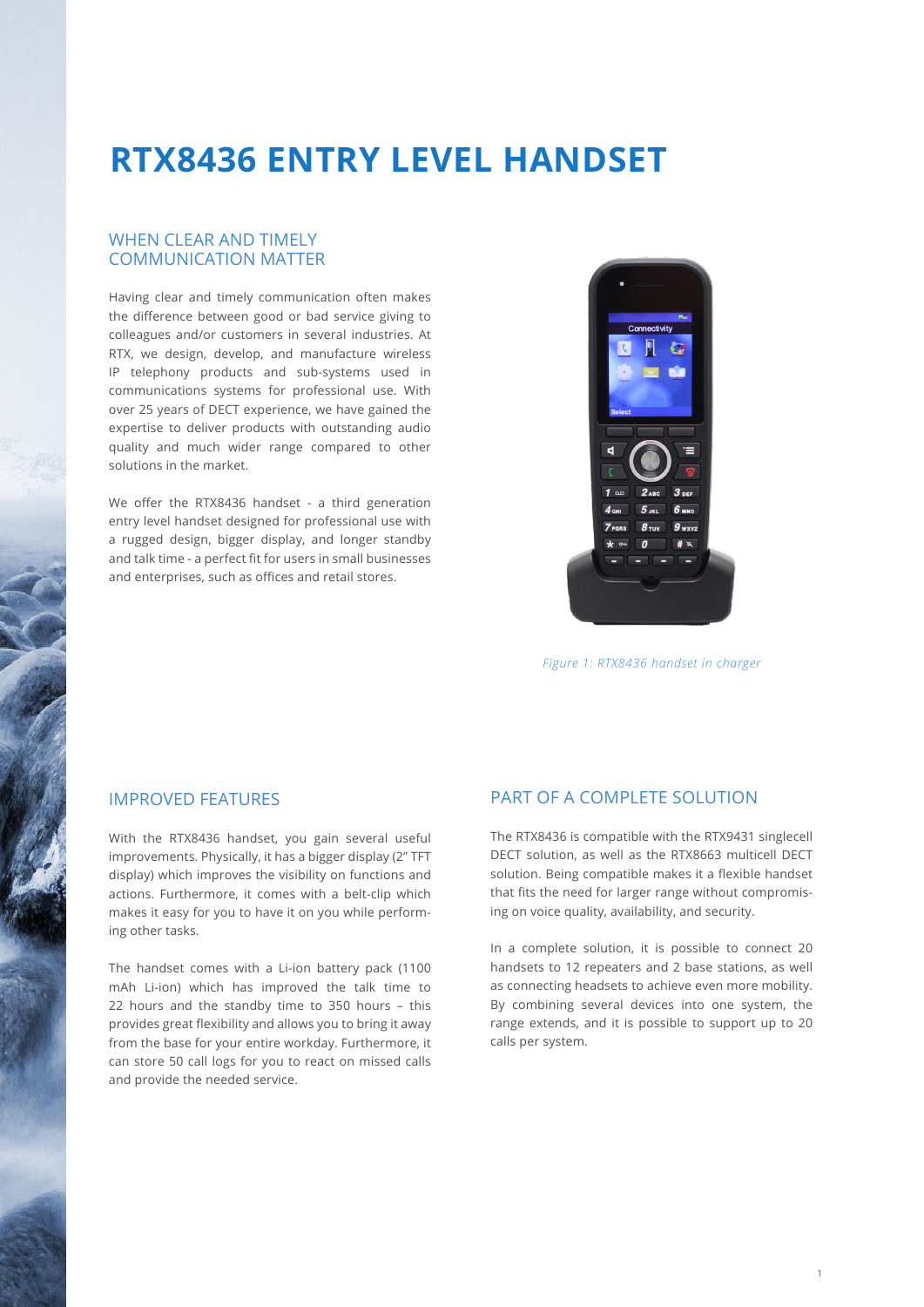# **TECHNICAL SPECIFICATIONS**

| <b>BOX CONTENT</b>              | • HD audio support (G722)<br>· 2" TFT display, 176 x 220 pixels<br>• Polyphonic ringtones<br>• Local phonebook<br>• Central phonebook support<br>· Firmware upgradable over-the-air<br>• Wideband speakerphone<br>· 1 RTX8436 handset<br>• 1 Li-ion battery<br>• 1 battery cover<br>· 1 table charger<br>• AC adaptor<br>· Safety sheet                          |
|---------------------------------|------------------------------------------------------------------------------------------------------------------------------------------------------------------------------------------------------------------------------------------------------------------------------------------------------------------------------------------------------------------|
| <b>AUDIO</b>                    | · G722 codec for HD audio<br>· G726 codec for standard audio<br>• HD audio speakerphone<br>• HAC compliant                                                                                                                                                                                                                                                       |
| <b>TFT COLOR DISPLAY</b>        | $-2"$<br>· 176 x 220 pixels<br>· 64k color                                                                                                                                                                                                                                                                                                                       |
| <b>RUBBER KEYPAD</b>            | · 28 keys total<br>· 3 soft keys<br>· 5-way navigation key<br>• ON- and OFF-hook keys<br>• Key lock and auto key lock<br>• 4 programmable keys                                                                                                                                                                                                                   |
| <b>SIZE AND WEIGHT</b>          | • Without belt clip: 127.9 x 48 x 20.43mm (H x W x D),<br>• With belt clip: 127.9 x 53.3 x 25.34 (H x W x D)<br>• Weight: 110g including batteries                                                                                                                                                                                                               |
| <b>DECT</b>                     | · Frequency bands:<br>- 1880 - 1900MHz (EU)<br>- 1910 - 1930MHz (LATAM)<br>$-1920 - 1930 MHz (US)$<br>· Power levels: 4<br>• Two antennas<br>• Encryption supported<br>• 1 system registration                                                                                                                                                                   |
| <b>RINGER</b>                   | · 6 ringer melodies, 6 levels<br>· Silent ringer<br>• Volume control<br>Alerting volume, adjustable (low battery, low coverage)<br>$\bullet$                                                                                                                                                                                                                     |
| <b>CALL FEATURES</b>            | · Call list with 50 entries (all, received, outgoing, missed)<br>• Redial from call list<br>· Speed dial<br>• Central phonebook support (one LDAP server)<br>• Local phonebook with 100 entries (4 numbers / names)<br>• Date and time in idle display<br>• DND support<br>• CFU / CFB / CFx support<br>• Call waiting<br>• Conference call<br>• Noise reduction |
| <b>PERFORMANCE</b>              | · Talk time: 22 hours (NB), 14 hours (WB)<br>Standby time: 350 hours<br>Battery type: Li-Ion, 1100 mAh<br>· Range:<br>- Indoor: 50m<br>- Outdoor: 300m                                                                                                                                                                                                           |
| <b>ENVIRONMENTAL CONDITIONS</b> | · IP40 housing<br>• Operating conditions: 0-55 degrees<br>• Charging: 5-45 degrees                                                                                                                                                                                                                                                                               |